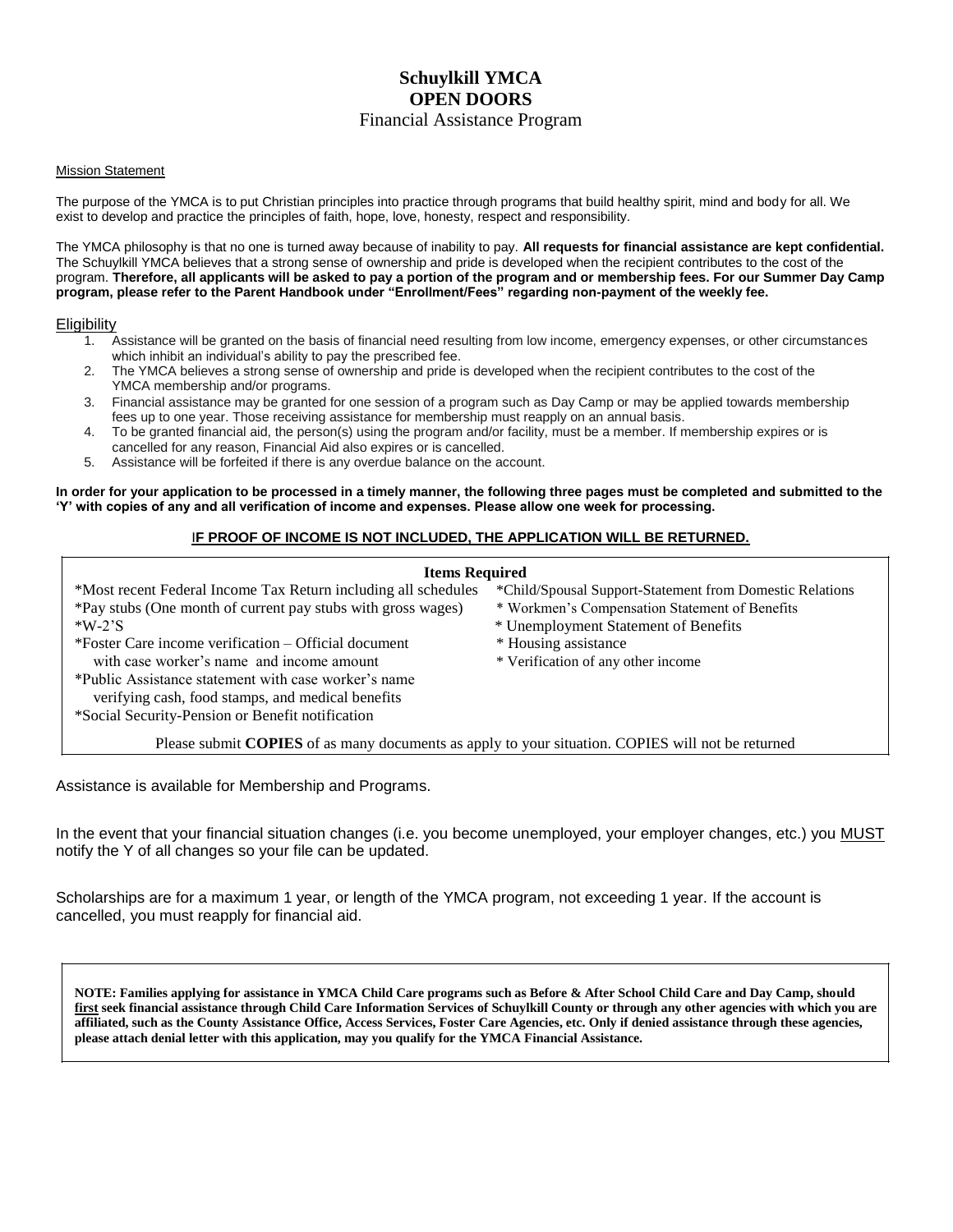| 1. NAME OF APPLICANT: The state of the state of the state of the state of the state of the state of the state o                                                                                                                |  | DOB _________ Age ___ Sex__   |  |
|--------------------------------------------------------------------------------------------------------------------------------------------------------------------------------------------------------------------------------|--|-------------------------------|--|
| 2. TOTAL NUMBER OF PERSONS RESIDING IN HOUSEHOLD:                                                                                                                                                                              |  |                               |  |
| 3. HOUSEHOLD INFORMATION:                                                                                                                                                                                                      |  |                               |  |
|                                                                                                                                                                                                                                |  | DOB _________ Age ____ Sex __ |  |
|                                                                                                                                                                                                                                |  |                               |  |
|                                                                                                                                                                                                                                |  |                               |  |
|                                                                                                                                                                                                                                |  |                               |  |
| Occupation: the contract of the contract of the contract of the contract of the contract of the contract of the contract of the contract of the contract of the contract of the contract of the contract of the contract of th |  |                               |  |
| 4. MARITAL STATUS OF PRIMARY ADULT                                                                                                                                                                                             |  |                               |  |
| Single Married (living with spouse) Married (spouse absent) Divorced Legally Separated Widowed<br>Living in the same household? Yes ___ No____                                                                                 |  |                               |  |
|                                                                                                                                                                                                                                |  |                               |  |
|                                                                                                                                                                                                                                |  |                               |  |
|                                                                                                                                                                                                                                |  |                               |  |
|                                                                                                                                                                                                                                |  |                               |  |
| 6. CHILDREN<br>Name                                                                                                                                                                                                            |  |                               |  |
|                                                                                                                                                                                                                                |  |                               |  |
|                                                                                                                                                                                                                                |  |                               |  |
| 7. OTHER INDIVIDUALS LIVING IN SAME HOUSEHOLD                                                                                                                                                                                  |  |                               |  |

## 8. INCOME INFORMATION

Date: \_\_\_\_\_\_\_\_\_\_\_\_\_\_\_\_\_

Please provide us with gross monthly income information on **anyone** (including roommates) residing within your household. Attach your most recent pay stubs or other proof of income, including federal, state or county aid grants for **each** person.

| <b>Source</b>                                                                                  | Amount | <b>Source</b>                                                                                   | Amount |
|------------------------------------------------------------------------------------------------|--------|-------------------------------------------------------------------------------------------------|--------|
| Wages<br>Alimony<br>Social Security<br><b>Veteran's Benefits</b><br>Relatives<br>Worker's Comp |        | Unemployment<br><b>Child Support</b><br><b>Public Assistance</b><br><b>Food Stamps</b><br>Other |        |

## **TOTAL MONTHLY INCOME FROM ALL HOUSEHOLD MEMBERS \_\_\_\_\_\_\_\_\_\_\_\_\_\_\_\_\_\_\_\_\_\_\_\_\_\_\_\_\_\_\_\_\_\_\_\_\_**

## **9. FUTURE PLANS:**

If you are receiving income from Unemployment, Public Aid or other, what steps are you taking to change your situation. **\_\_\_\_\_\_\_\_\_\_\_\_\_\_\_\_\_\_\_\_\_\_\_\_\_\_\_\_\_\_\_\_\_\_\_\_\_\_\_\_\_\_\_\_\_\_\_\_\_\_\_\_\_\_\_\_\_\_\_\_\_\_\_\_\_\_\_\_\_\_\_\_\_\_\_\_\_\_\_\_\_\_\_\_\_\_\_\_\_\_\_\_** 

**\_\_\_\_\_\_\_\_\_\_\_\_\_\_\_\_\_\_\_\_\_\_\_\_\_\_\_\_\_\_\_\_\_\_\_\_\_\_\_\_\_\_\_\_\_\_\_\_\_\_\_\_\_\_\_\_\_\_\_\_\_\_\_\_\_\_\_\_\_\_\_\_\_\_\_\_\_\_\_\_\_\_\_\_\_\_\_\_\_\_\_\_ \_\_\_\_\_\_\_\_\_\_\_\_\_\_\_\_\_\_\_\_\_\_\_\_\_\_\_\_\_\_\_\_\_\_\_\_\_\_\_\_\_\_\_\_\_\_\_\_\_\_\_\_\_\_\_\_\_\_\_\_\_\_\_\_\_\_\_\_\_\_\_\_\_\_\_\_\_\_\_\_\_\_\_\_\_\_\_\_\_\_\_\_**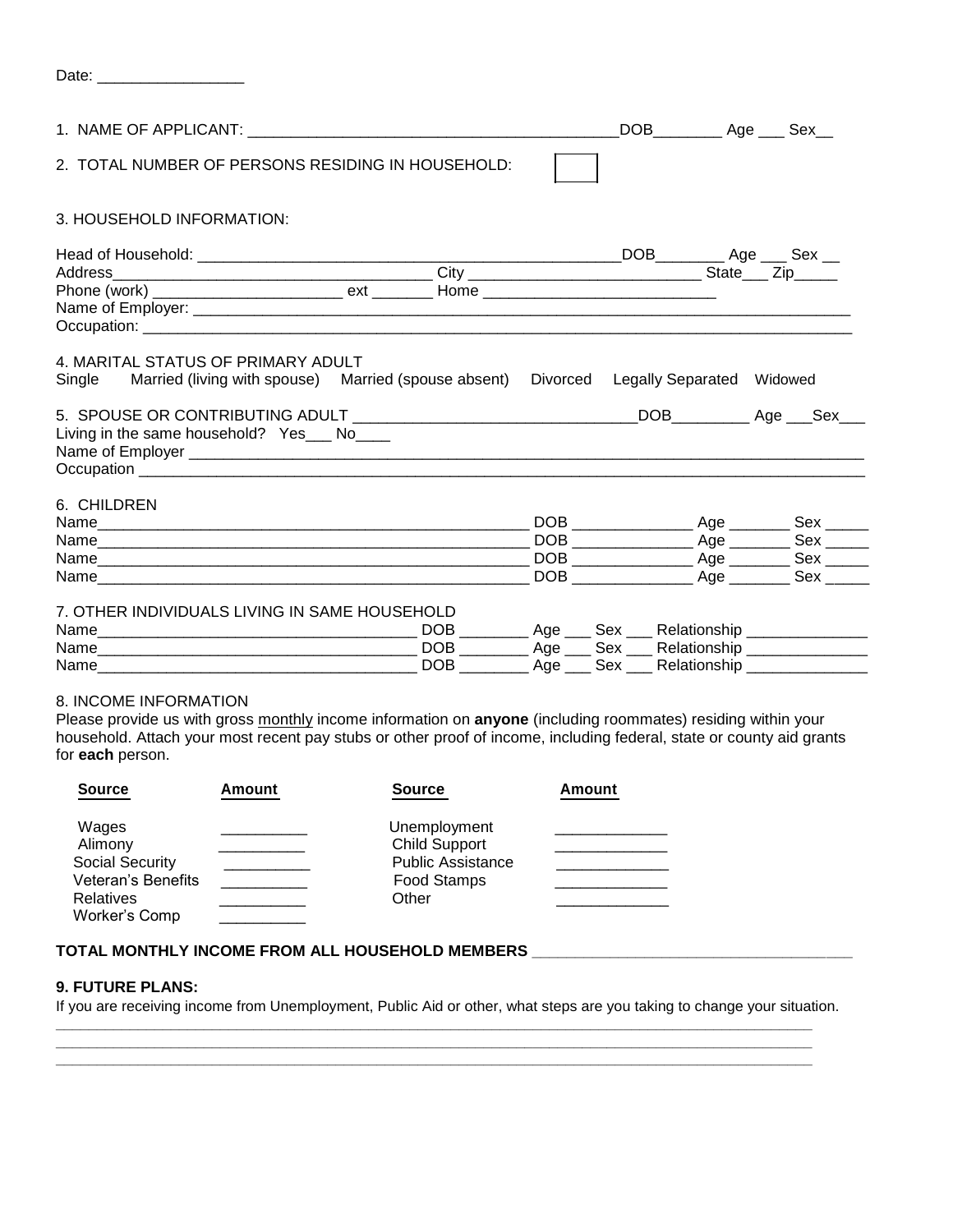# 10. **MISC. QUESTIONS**

| I am a full time student (If yes, please attach proof of enrollment for 12 units or more) | Yes. | No l |
|-------------------------------------------------------------------------------------------|------|------|
| There are other members of my household who have a source of income.                      | Yesl | No.  |
| I am divorced/legally separated and do not receive nor am I entitled to                   |      |      |
| child/spousal support of any kind. (Please attach a copy of your court order).            | Yes. | No.  |
| My children receive free or reduced lunches at school.                                    | Yes. | No.  |
|                                                                                           |      |      |

# **11.EXPENSE INFORMATION**

| Please list your average monthly expenses in the following categories and supply COPIES of the bills: |                                         |
|-------------------------------------------------------------------------------------------------------|-----------------------------------------|
| Rent/Mortgage (if none, please list source of housing: __________                                     | Child Care (other than YMCA) __________ |
| Car Loan                                                                                              | Insurance                               |
| Utilities (gas, electric, oil)                                                                        | Food                                    |
| Health/Medical                                                                                        | Telephone                               |
| Education                                                                                             | Transportation                          |
| Alimony                                                                                               |                                         |

\_\_\_\_\_\_\_\_\_\_\_\_\_\_\_\_\_\_\_\_\_\_\_\_\_\_\_\_\_\_\_\_\_\_\_\_\_\_\_\_\_\_\_\_\_\_\_\_\_\_\_\_\_\_\_\_\_\_\_\_\_\_\_\_\_\_\_\_\_\_\_\_\_\_\_\_\_\_\_\_\_\_\_\_\_\_\_ \_\_\_\_\_\_\_\_\_\_\_\_\_\_\_\_\_\_\_\_\_\_\_\_\_\_\_\_\_\_\_\_\_\_\_\_\_\_\_\_\_\_\_\_\_\_\_\_\_\_\_\_\_\_\_\_\_\_\_\_\_\_\_\_\_\_\_\_\_\_\_\_\_\_\_\_\_\_\_\_\_\_\_\_\_\_\_

\_\_\_\_\_\_\_\_\_\_\_\_\_\_\_\_\_\_\_\_\_\_\_\_\_\_\_\_\_\_\_\_\_\_\_\_\_\_\_\_\_\_\_\_\_\_\_\_\_\_\_\_\_\_\_\_\_\_\_\_\_\_\_\_\_\_\_\_\_\_\_\_\_\_\_\_\_\_\_\_\_\_\_\_\_\_\_ \_\_\_\_\_\_\_\_\_\_\_\_\_\_\_\_\_\_\_\_\_\_\_\_\_\_\_\_\_\_\_\_\_\_\_\_\_\_\_\_\_\_\_\_\_\_\_\_\_\_\_\_\_\_\_\_\_\_\_\_\_\_\_\_\_\_\_\_\_\_\_\_\_\_\_\_\_\_\_\_\_\_\_\_\_\_\_ \_\_\_\_\_\_\_\_\_\_\_\_\_\_\_\_\_\_\_\_\_\_\_\_\_\_\_\_\_\_\_\_\_\_\_\_\_\_\_\_\_\_\_\_\_\_\_\_\_\_\_\_\_\_\_\_\_\_\_\_\_\_\_\_\_\_\_\_\_\_\_\_\_\_\_\_\_\_\_\_\_\_\_\_\_\_\_ \_\_\_\_\_\_\_\_\_\_\_\_\_\_\_\_\_\_\_\_\_\_\_\_\_\_\_\_\_\_\_\_\_\_\_\_\_\_\_\_\_\_\_\_\_\_\_\_\_\_\_\_\_\_\_\_\_\_\_\_\_\_\_\_\_\_\_\_\_\_\_\_\_\_\_\_\_\_\_\_\_\_\_\_\_\_\_

\_\_\_\_\_\_\_\_\_\_\_\_\_\_\_\_\_\_\_\_\_\_\_\_\_\_\_\_\_\_\_\_\_\_\_\_\_\_\_\_\_\_\_\_\_\_\_\_\_\_\_\_\_\_\_\_\_\_\_\_\_\_\_\_\_\_\_\_\_\_\_\_\_\_\_\_\_\_\_\_\_\_\_\_\_\_\_

\_\_\_\_\_\_\_\_\_\_\_\_\_\_\_\_\_\_\_\_\_\_\_\_\_\_\_\_\_\_\_\_\_\_\_\_\_\_\_\_\_\_\_\_\_\_\_\_\_\_\_\_\_\_\_\_\_\_\_\_\_\_\_\_\_\_\_\_\_\_\_\_\_\_\_\_\_\_\_\_\_\_\_\_\_\_\_

List any other significant monthly expenses and their dollar amounts:

# TOTAL MONTHLY EXPENSES FOR THE HOUSEHOLD **EXAMPLE 100 FM SETS**

## 12. **OTHER INFORMATION**

Please provide any other information you feel should be considered in evaluating your application (special circumstances)

# 13. **MEMBERSHIP AND/OR PROGRAM(S) DESIRED:**

How much can you contribute towards the membership and/or programs for which you are applying? (Please indicate the dollar amount)\_\_\_\_\_\_\_\_\_\_\_\_\_\_\_\_\_\_\_\_\_\_\_\_\_\_\_\_\_\_\_\_\_\_\_\_\_\_\_\_\_\_\_\_\_\_\_\_\_\_\_\_

If the need for volunteers arises, would you be willing to help in the following areas? (Please check any/all that apply)

Clerical Maintenance Youth Sports Child Care Maintenance

Special Events\_\_\_ Fundraising\_\_\_